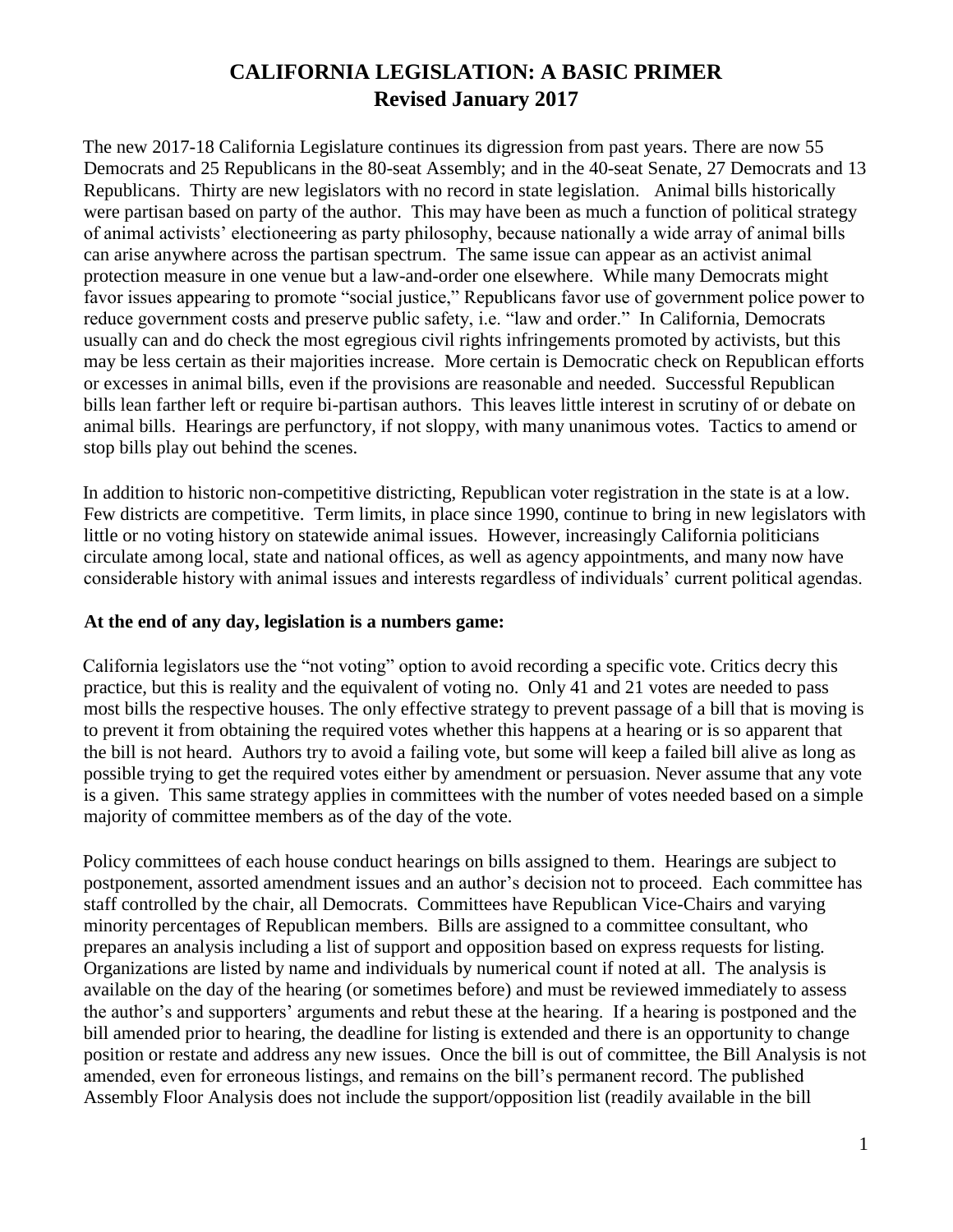documents.) The Republican Caucuses also analyze bills for their members, but this is not a public process although it does include support/opposition lists.

## **The hearing process is critical:**

Prior to a hearing, contact with members' staffs or the members should give an idea of concerns or members' willingness to pursue issues at the hearing. For example, a member might ask specific questions about a bill with technical or enforcement issues. Committees schedule many bills on the same day, especially early in the year, and the bills are heard in the order of author sign in, usually depending on the author and his witnesses' availability. The author presents the bill followed by his prepared witnesses, varying in number, sometimes limited by the committee and followed by additional supporters merely stating name and affiliation – depending on the committee directive. Then the opposition presents its arguments and is more likely to be limited in the number of witnesses allowed to present testimony. Depending on the time of day and other bills, a hearing can be very rushed. Members may be distracted or out of the room. The tendency is to read prepared statements as is done in Congress, but it is also important to rebut supporting arguments, particularly when these involve questions of fact. If the author is relying on experts, their testimony ideally would be rebutted by an opposing expert or reference to submitted written opposition if the person is not available as is often the case. Then, additional opponents are able to state name and affiliation, again depending on committee directive at the hearing. Committee members may ask questions or make offhand remarks that need response. Simple amendments may be agreed to in committee or the bill deferred for further work. Otherwise, an immediate vote is taken. If the bill does not get the required votes, it is placed "on call" with the bill's fate uncertain. Committee members may be unwilling to commit themselves initially, think things over, talk to the author during the day, talk with staff or others including opposition. Committee members also go in and out of the meeting to attend to other business or may only return to vote. Toward the end of the hearing, the on call bills are taken off call for an additional vote. What may have looked promising earlier can change very quickly amid mumbled confusion as votes change in ways that may or may not make sense. Authors of on call bills may request reconsideration or not, and if so, the committee usually grants this unanimously as a courtesy. This means that even a failed bill can come back on a later date for another vote. Nothing is over until it is **really** over, sometimes months later or the following year for 2-year bills.

Most bills, unless designated as "non-fiscal," then go to the house's appropriations committee. Bills without state money appropriation typically pass without fiscal issues, but votes on controversial or very partisan bills begin to reflect this and might be placed in the suspense file for further consideration and later release or a quiet death, or if passed give a clue about the floor sentiment. Bills then go the house's "floor" for a vote of the entire house. This process can be quick or long, because an author tries to line up the required votes before the bill is actually voted. If the bill fails on the first vote, the author may request and be granted reconsideration for another floor vote before the calendar deadline. The Assembly floor Analysis for each bill is prepared and controlled by the consultant for the policy committee that heard the bill. Senate policy committees have their own consultants who prepare their own analyses. Until the end of 2014, the Senate Floor had its own, separate Office of Senate floor Analyses that prepared entirely new analyses. Then the entire staff was eliminated and the floor analyses were those of the policy committees. There has been some improvement in updating the senate floor analyses by the policy committee consultant but not the fresh look by new eyes. As a bill progresses, each committee vote is included in the progressing analyses, and these are an indication of strength or weakness.A strong bill can progress quickly through the entire process, but a weak bill that survives can struggle through the summer or become a "2 year bill" to be heard again next year. (This only happens in the first year of the 2-year legislative sessions, i.e. 2017-2018 Legislature.) The veto request process is the final step for opposition (unless there is a viable veto override possibility in a